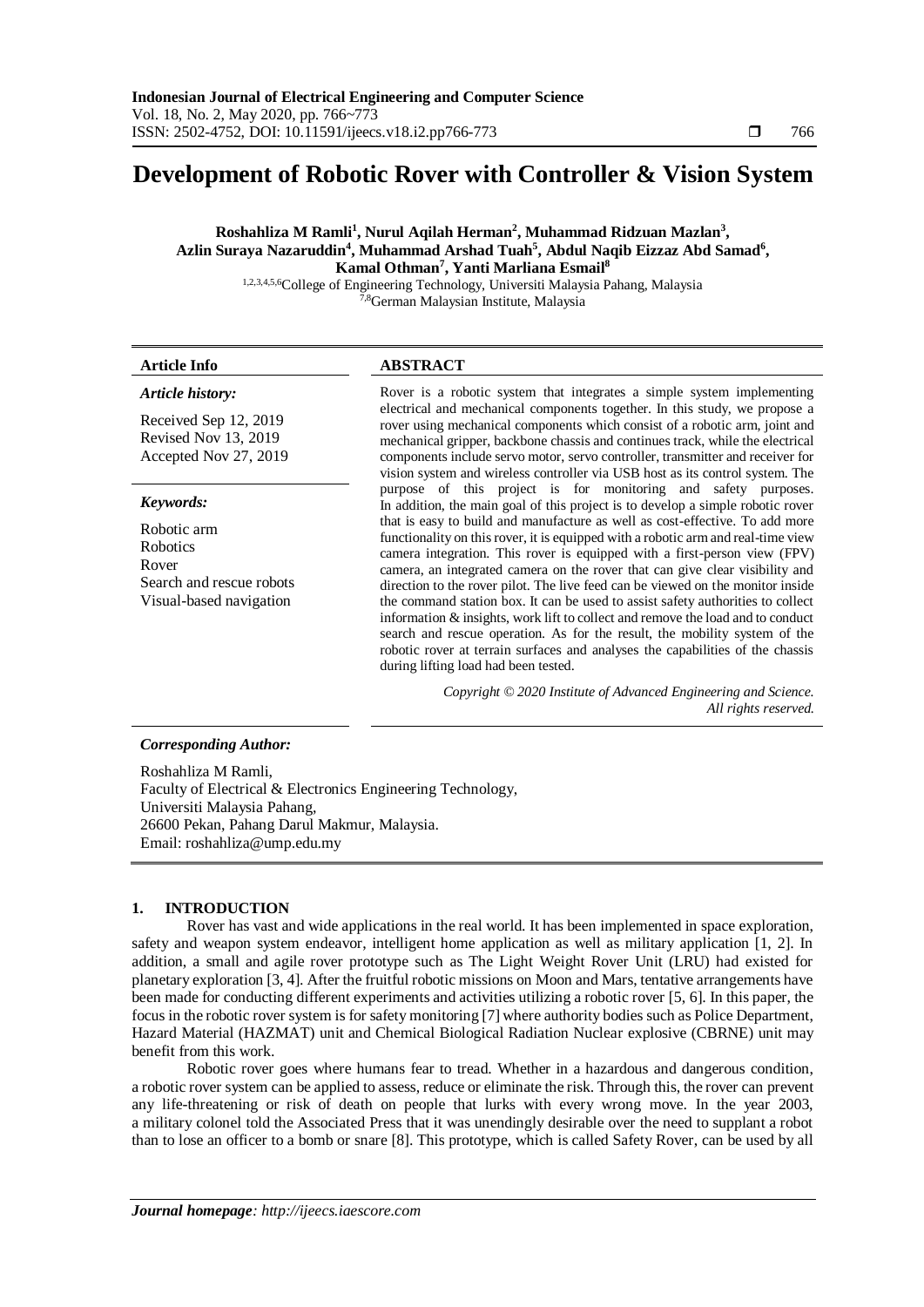authority bodies such as Police and Fire Department. Nowadays, they need technology equipment as safety precautions for them to handle a dangerous situation.

Recently, the rover used robotic skills with capabilities in all complex and autonomously performed operations. This kind of robots as assistants is effectively pursued in different scholastic and business research tasks, for example, Fire Fighter Robot, Object Tracker & Follower Robot, Fire Fighter Robot with Night Vision Camera and many more [9-11]. Previously developed rover, especially for space exploration, is expensive and the researchers need to employ specific software like VERVE, an integrated 3D view built [12] to assist in navigation.

Moreover, to shield against the rover being lost or coincidentally colliding with unforeseen impediments, researchers have established software to enable the rover to settle on its own safety decisions and to create results naturally without these confusing software [13]. The rover is equipped with a vision system by applying a drone camera, so the rover does not need specific software to monitor its conditions. It just needs to monitor safety more easily by using the vision system via the remote camera in First Person View (FPV) recording video or taking photos, manages the zoom new, or turn on and off flash torch at any time and most importantly, the rover can let us know the relative position and manage to obtain information [14, 15].

Mostly, the robotic rover is large, bulky and takes a lot of space to store. Space missions acquire gigantic presence of robots, where they can be allocated to perform essential activities under no human supervision [16]. Hence, our goal is to utilize a portable, small and light rover that can also perform rescue operations effectively with a vision system, robot arm, and gripper for safety purposes.

During dangerous and hazardous conditions, the rover can perform activities such as bomb threats, counter-terrorism and simple monitoring for collecting insights. Our rover also has an arm that can move in longitudinal motion with a gripper at the edge of the arm to remove the load. The robotic rover can be deployed for risk assessments thus preventing any injuries, life threat or even death that lurks upon people with every wrong move made. Besides, through robotic rover, search and rescue operations can be enhanced on the ground. Rough and complex terrains would then be able to be included in the capacity with respect to the designs of such robots [17-20]. Thus, that made us choose the continuous track to overcome the terrain difficulties.

#### **2. PROPOSED ROBOTIC ROVER**

In this section, the proposed robotic rover is explained, from its overall design as well as its locomotion, the remote controller and the vision system installed onto the rover and will be transmitted to a ground station.

#### **2.1. Robotic Rover Design**

Each mechanical parts were designed by using 3D modeling software where the rover consisted of a robotic arm, gripper, track, chassis, vision system and controller, as shown in Figure 1.



Figure 1. The design of the proposed robotic rover

#### **2.2. Design of the Arm and Gripper**

The arm and gripper of the rover were also designed using 3D modeling software [21] with the simplest design compared to the existing rover arms. Figure 2 shows the rover uses the gear as a moving mechanism of the arm by connecting it with the DC motor, where for motion transfer efficiency, the gear is equipped with interlocking teeth on its periphery (outer edge).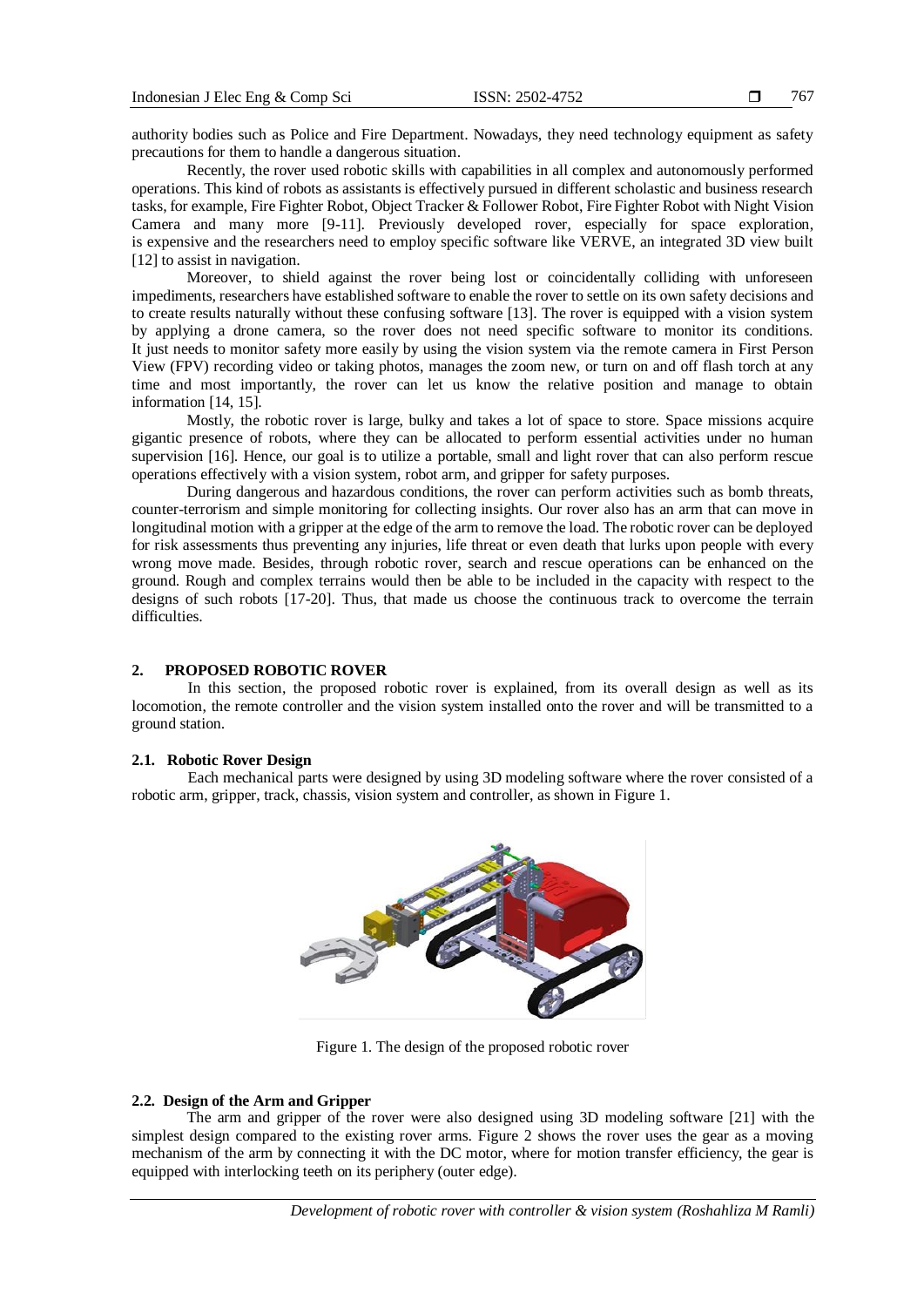

Figure 2. The design of arm and gripper

#### **2.3. Mobility System**

The robotic rover used a continues track that can travel along the terrain surfaces [22]. However, the current track is not suitable to be used on the smooth surface, so the new multifunctional track will be developed for the robotic rover to ease its mobility in all surfaces.

#### **2.4. Vision System**

A small camera was mounted on top of the arm gripper to enable First Person View (FPV) characteristics [23]. A monitor with receiver then converted the transmitter signals into images where the user can view real-time monitoring of the safety rover. Figure 3 shows the transmitter used in the rover and receiver system flowchart, respectively.



Figure 3. Flowchart of First Person View (FPV) system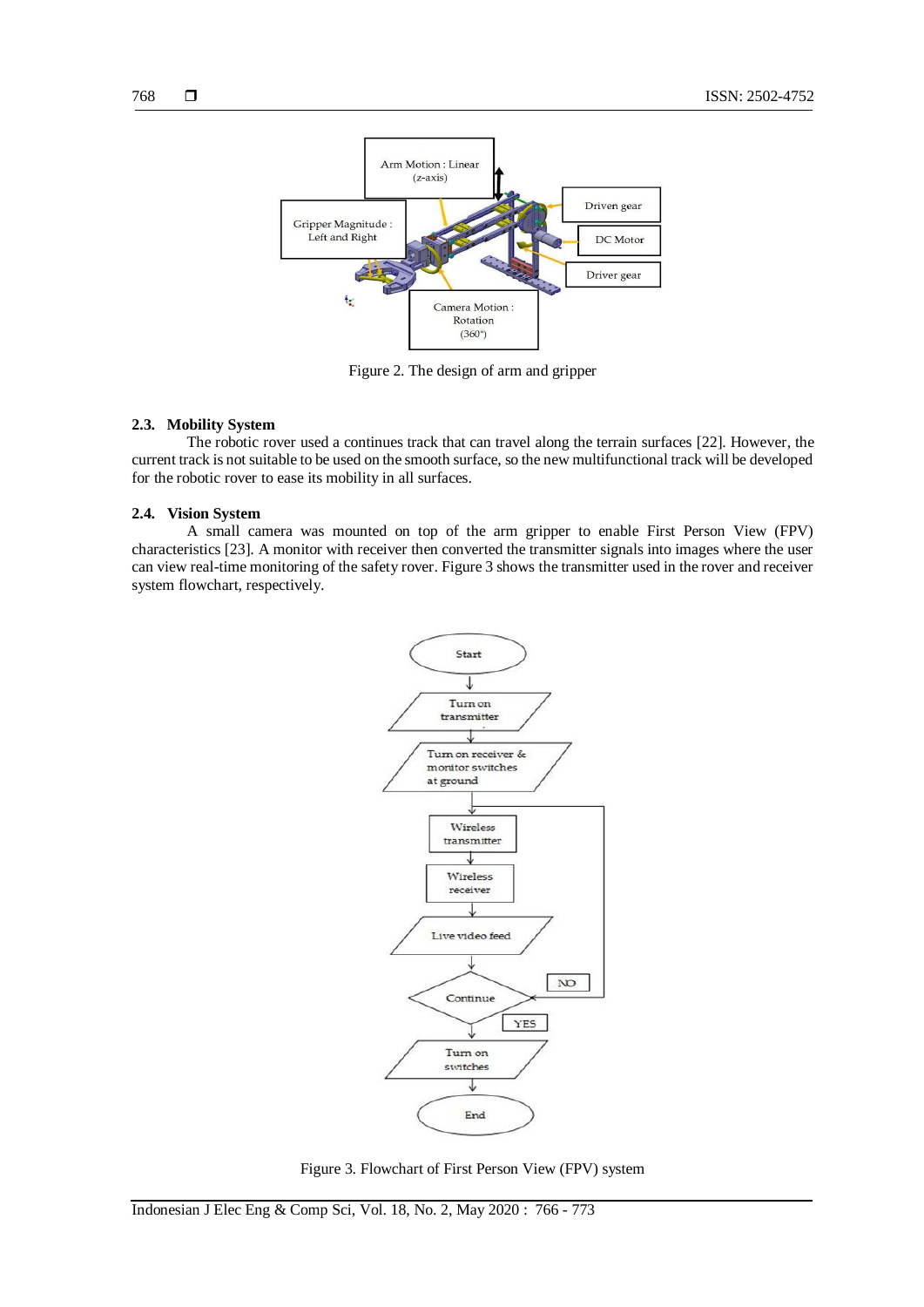769

#### **2.5. Ground Station**

Figure 4 shows the completed setup of the ground station which consists of a receiver, LiPO Battery, remote control for the monitor, wireless joystick, switches and a 7-inch monitor. This station was used as storage for components required by the rover as well as the rover's movement monitoring kit.

Figure 5 shows a transmitter setup of FPV at a remotely controlled safety rover. The FPV camera was mounted with gripper while the transmitter and LiPO battery is connected in the wiring box with push-button.



Figure 4. Ground station of the robotic rover Figure 5. Transmitter setup at robotic rover

#### **2.6. Controller System**

In this application, encoder motors were used in tracks, servo motor was used in the robotic arm while a DC motor was used in the gripper. To control all these motors, joypad was used which acts as a remote controller.

This rover is controlled by the wireless controller via the USB host, where the receiver of this wireless controller is inserted in the female port of the USB host. The USB host is connected to the microcontroller, and to control this microcontroller, a wireless joystick is used, in which its receiver is connected to the microcontroller via the USB host.

#### **3. RESULTS AND DISCUSSIONS**

### **3.1. Movement of the Rover**

With this dedicated code, a button on the controller joypad can be assigned to perform a task. For the left buttons and left joystick, these four buttons can be assigned to move the rover, which is forward, reverse, turn right and turn left. Figure 6 shows the movement of both wheeled motors, during programming.

Table 1 explains the directions of both wheeled motors, Motor 1 (M1) and Motor 2 (M2). In order to move the rover forward and reverse, both motors need to be alternated in directions. The motors for these forward and reverse motions are set to 180 rpm (rotation per minute) where the maximum speed of these motors is 185 rpm.



Figure 6. The movement of the wheeled motors

The movements of the robot arm, the gripper and the servo are shown in Figure 7(a) and 7(b). The rover arm is programmed to move upwards and downwards. To move this robotic arm, the DC motors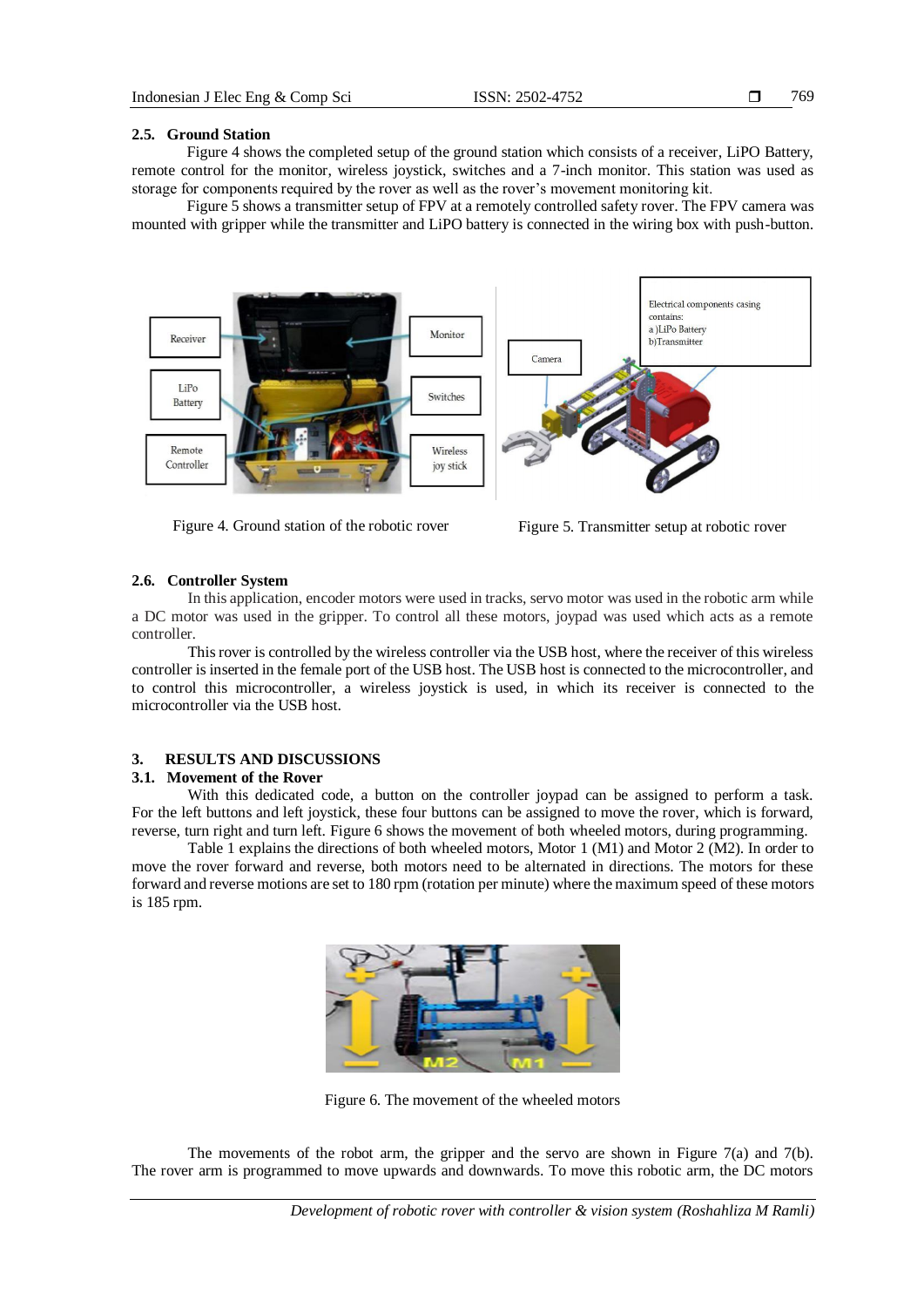with an encoder are used where the maximum speed of this motor is 86 rpm. The rover arm is attached with the gear and this gear is being rotated by the motor to move the arm.

| Table 1. The Direction of Both Wheeled Motors |               |               |                                                     |
|-----------------------------------------------|---------------|---------------|-----------------------------------------------------|
| Rover                                         | Motor $1(M1)$ | Motor $2(M2)$ | Explanation                                         |
| Turn Right                                    | $CW$ (-)      | $CW$ (-)      | Both motors in the same clockwise (CW) direction    |
| Tern Left                                     | $CCW (+)$     | $CCW (+)$     | Both motors in the same counter-clockwise direction |
| Forward                                       | $CCW (+)$     | $CW$ (-)      | The motors need to be in alternate directions       |
| Reverse                                       | $CW$ (-)      | $CCW (+)$     | The motors need to be in alternate directions       |

In Figure 7(b), the servo is programmed to rotate in clockwise (CW) and counter-clockwise (CCW) directions. The type of the servo is a continuous rotation servo. To program this motor to stop, the  $90<sup>o</sup>$  angle command is required whereas to program this motor to rotate in counter-clockwise, coding it with an angle more than 90<sup>°</sup> is acquired, and in clockwise direction, coding it with an angle less than 90<sup>°</sup> is acquired. For the gripper, the normal DC motor is being used which rotates it. On the other hand, to rotate it in a counter direction, the polarity has to be changed.



Figure 7. The movement of the rover (a) robotic arm, and (b) servo motor and gripper

#### **3.2. Performance of the Rover Arm**

The specification of the developed rover is explained in Table 2 whereas the conditions of maximum and minimum height of the rover arm are shown in Figure 8. The analysis had been conducted on its ability to lift object and the results stated that the lightest object it can lift is a marker whereas the heaviest it can load is such as the small mosquito's spray weighing around 750 gram, as shown in Figure 9.



The result shows the rover has limitations to lift objects. It cannot lift an object more than 750 gram where it will start to collapse. Currently, the arm can only move in a transverse motion where the rover needs to be modified by adding an additional degree of freedom to make it more stable.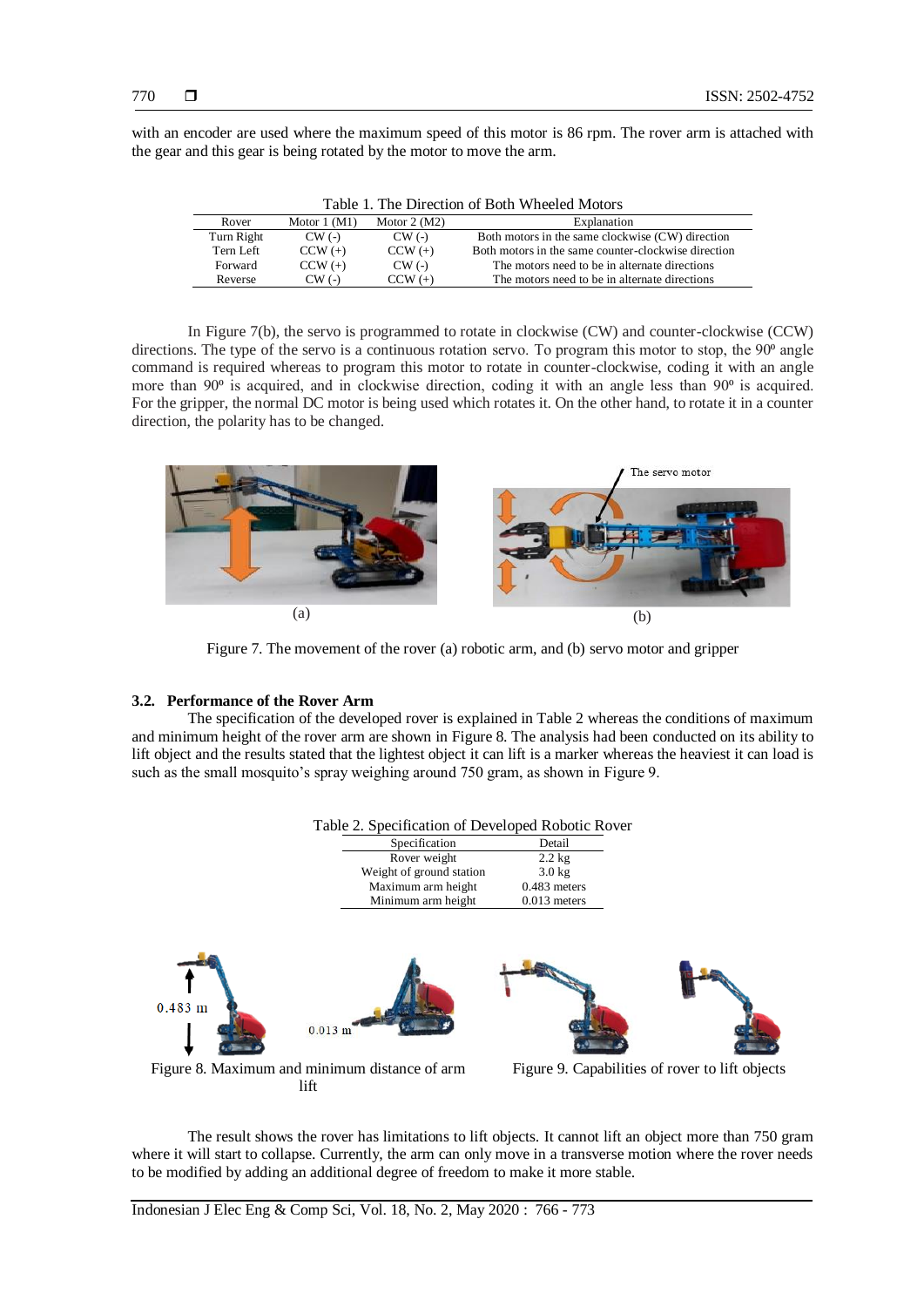771

#### **3.3. Performance of Vision System**

Probably the biggest problem in remotely working with any vehicle is giving the administrator an easy-to-understand, natural approach to control it. A powerful method for managing this issue is by giving a vision-based interface [24]. Through an onboard point of view, the user can better comprehend the environment and receive more instinctive input of the position and the condition of the remotely operated vehicle (ROV) [25]. The first-person view (FPV) is a guide utilized by the pilots to encourage control of the remote-controlled vehicle through its perspective. In this manner, the FPV camera is utilized to capture the picture and deliver it to the transmitter which will then produce a wireless video signal and transmits it to the ground utilizing an antenna. At that point, the FPV video receiver (VRX) is utilized to obtain a wireless video signal using a specific antenna and transmits the signal to a viewing device such as a monitor screen or an FPV goggle.

This study successfully installed the vision system on the rover and received wireless from the ground station the as shown in Figure 10. The receiver on the ground station could capture the vision of the rover movement as far as 20 meters.



Figure 10. Rover vision system performance on the ground station

#### **3.4. Performance feedback**

Data were collected from the members of Hazard Material (HAZMAT). As shown in Figure 11, they tested our rover and were satisfied with this invention because their department required a technology equipment as safety precautions for them to handle dangerous situations [26]. From their opinion, this rover is suitable for Chemical Biological Radiation Nuclear explosive (CBRNe) unit [27], which is a special unit that deals with chemical weapon to assist them do sampling pump by using toxic gas assessment [28] test kit (GASTEC), that conduct surveys to detect particles and radiations as well as samplings [29] for explosive substances from far.

Survey was conducted at two Fire Departments, Bandar Baru Bangi and Shah Alam (HAZMAT), and received responses from around 30 respondents. Based on the result shown in Figure 12, it can be concluded that the robotic rover is suitable for dangerous and contaminated areas [30].



**Applicable Situation** Surveillance S & R Operation  $24\%$  $30%$ **Counter Terrorism**  $90<sub>0</sub>$ Dangerous & Contaminated Area  $37°<sub>o</sub>$ S & R Operation Counter Terrorism Dangerous & Contaminated Area Surveillance

Figure 11. A member of HAZMAT unit is testing the performance of the robotic rover

Figure 12. Result of the applicable situations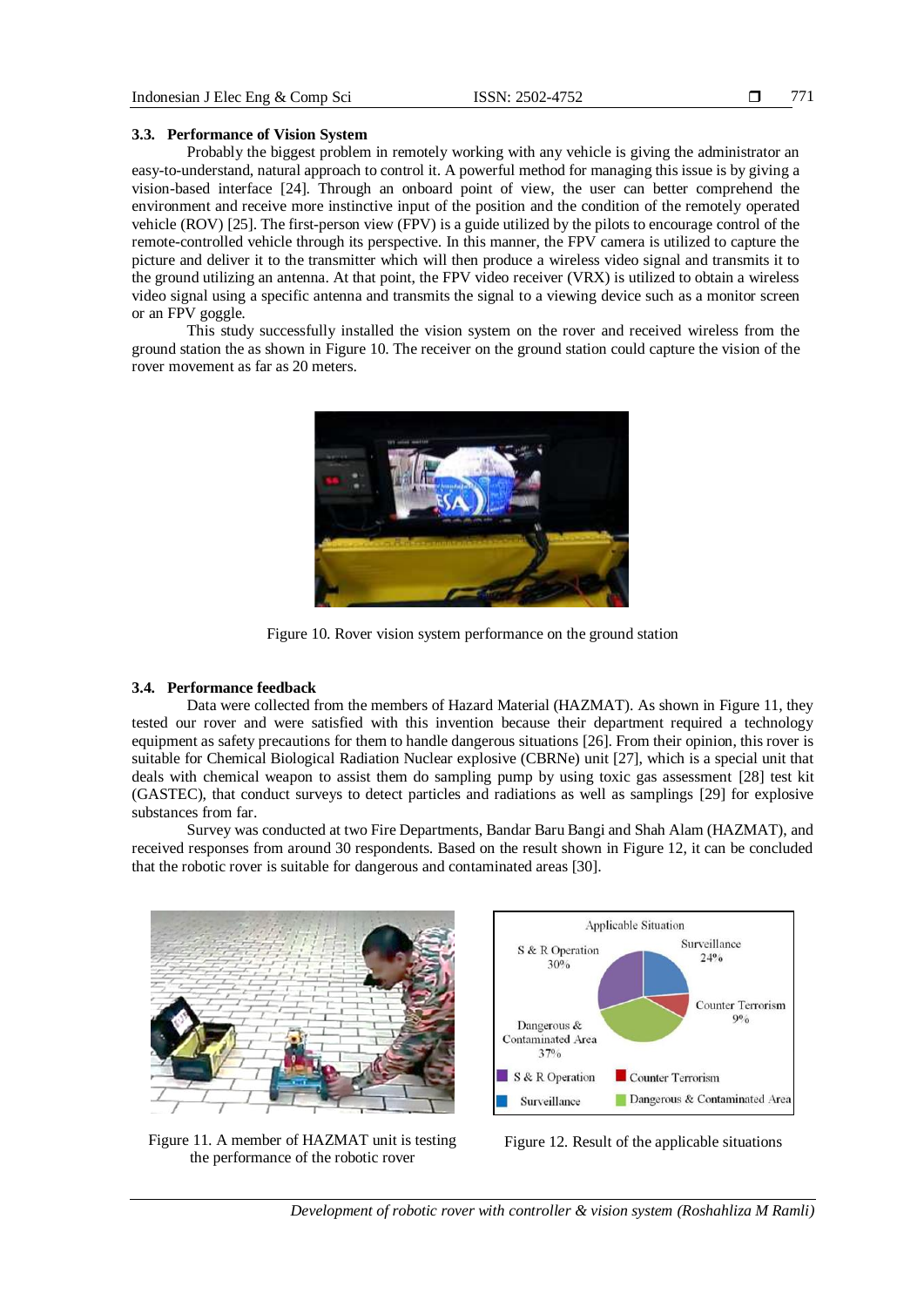#### **4. CONCLUSION**

In conclusion, the goal of this study is to produce a simple robotic rover with an easy-to-build system and manufacture its structure. There are three main objectives of the robotic rover which are designed for work lift, monitoring and safety which can be achieved when the robotic rover is equipped with the robotic arm and gripper to collect and remove load. In addition, it can be used to monitor dangerous situations during hazardous condition and the most crucial thing is, it can reduce or eliminate risk to personnel's life because it can be controlled by using vision and joystick controller.

For future recommendations, HAZMAT members recommended to include additional features to the robotic rover. First is the gas detector commonly used in the detection of toxic gases like Carbon Monoxide (CO), Oxygen (O2), Hydrogen Sulfide (H2S), and LEL (Lower Explosive Limit). The LEL detector identifies, shows and cautions for levels between 0-100% when the electrodes deliver signals if gas is detected. Second is the thermal imaging which is a strategy for improving the permeability of objects under a dark situation by distinguishing the items' infrared radiation and developing a picture dependent on that data. Lastly, the rover also needs a flashlight to light up the dark places to monitor the surroundings.

#### **ACKNOWLEDGEMENTS**

This project was funded by Automotive Excellence Centre, Universiti Malaysia Pahang using research grant RDU1903103. This work was also a collaborative work with the German Malaysian Institute under Senior Design Project course.

#### **REFERENCES**

- [1] C. Shao, S. Tanaka, et al." A Tactile Sensor Network System Using a Multiple Sensor Platform with a Dedicated CMOS-LSI for Robot Applications", Sensors 2017, 17, 1974.
- [2] D. Miglani and A. Hensman, "Vision for secure home robots: Implementation of two-factor authentication" *IEEE International Symposium on Technology and Society (ISTAS) 2015*, Dublin, 11-12 November 2015.
- [3] S. Ichael and W. Armin, *"The LRU Rover for Autonomous Planetary Exploration and its Success in the Space Boot Camp Challenge,"* International Conference on Autonomous Robot Systems and Competitions, pp.7-11, 2016.
- [4] P. Lehner, et al., *"Mobile manipulation for planetary exploration",* IEEE Aerospace Conference 2018, USA, 3-10 March, 2018.
- [5] C. Collins and M. Robinson*, "Accuracy analysis and validation of the Mars Science Laboratory (MSL) robotic arm*", Proceedings of The ASME 2013 International Design Engineering Technical Conferences, H. Poor, An Introduction to Signal Detection and Estimation. New York: Springer-Verlag, 2013, Ch. 4, 1985.
- [6] Hemanth Reddy A, B. Kalyan, C. S. N. Murthy, *"Mine Rescue Robot System – A Review",* Procedia Earth and Planetary Science, Vol. 11, pp. 457 – 462, 2015.
- [7] A.B. Dzulqarnain and I. Norazura, "The Integral Approach to Safety,"in *International Journal of Engineering Technology and Sciences (IJETS),* Vol. 6, No.1, 2016.
- [8] M. Steven, "The Rise of the Robots: What the Future Holds for the World's Armies", Fast Company, December 6, 2017.
- [9] T. Cristen and K. Sara*," How a Robot Should Give Advice"*, Proceedings of the Human Robot Interaction, pp. 275- 282, 2013.
- [10] Y. Kobayashi, et al., *"Assisted-care robot dealing with multiple requests in multi-party settings,"* 6th ACM/IEEE International Conference on Human-Robot Interaction, March 2011, Switzerland.
- [11] K. Perumal, M. A. M. Ali and Z. H. Yahya, "Fire Fighter Robot with Night Vision", IEEE 15th International Colloqium on Signal Processing and Its Application, March 2019, Penang.
- [12] C. Tamar and A. Mark B, "Interactive 3D Visualization within Eclipse". NASA Ames Research Center, USA: NASA Production, 2014.
- [13] C. Joy A. A. Mark, et al, "Mars Exploration Rover Mission," *Journal of Geophysical Research*. Vol. 108, Issue E12, 2018.
- [14] K. Konstantin, "What Drones Can Do and How They Can Do It," Drones and Aerial Observation. New Technologies for Property Rights, Human Rights, and Global Development, July: 9-17, 2015.
- [15] T-S. Chu, et al., "Perceiving intimacy from both robot view and first-person view in dyadic human interaction", *IEEE International Workshop on Advanced Robotics and Its Social Impact 2014*, 11-13 September 2014, USA.
- [16] Gil. G, Savino, G. Piantini, S. Pierini, et al,". Motorcycles that See: Multifocal Stereo Vision Sensor for Advanced Safety Systems in Tilting Vehicles," Sensors 2018, 18, 295, 2018.
- [17] Gotovtsev, P. Vorobiev, V. Migalev, A. Badranova and et.al, "Based Power Sources for Mobile Autonomous Robots". Robotics, Vol. 7, No. 2, 2018.
- [18] Adarsh R.S. and M. M. Dharmana, *"Multi-terrain Multi-Utility Robot",* Procedia Computer Science, Vol. 133, pp. 651-659, 2018.
- [19] W. Li, et al., "Semi-autonomous bilateral teleoperation of six-wheeled mobile robot on soft terrains", *Mechanical System and Signal Processing,* Vol. 133, 2019. doi.org/10.1016/j.ymssp.2019.07.015.